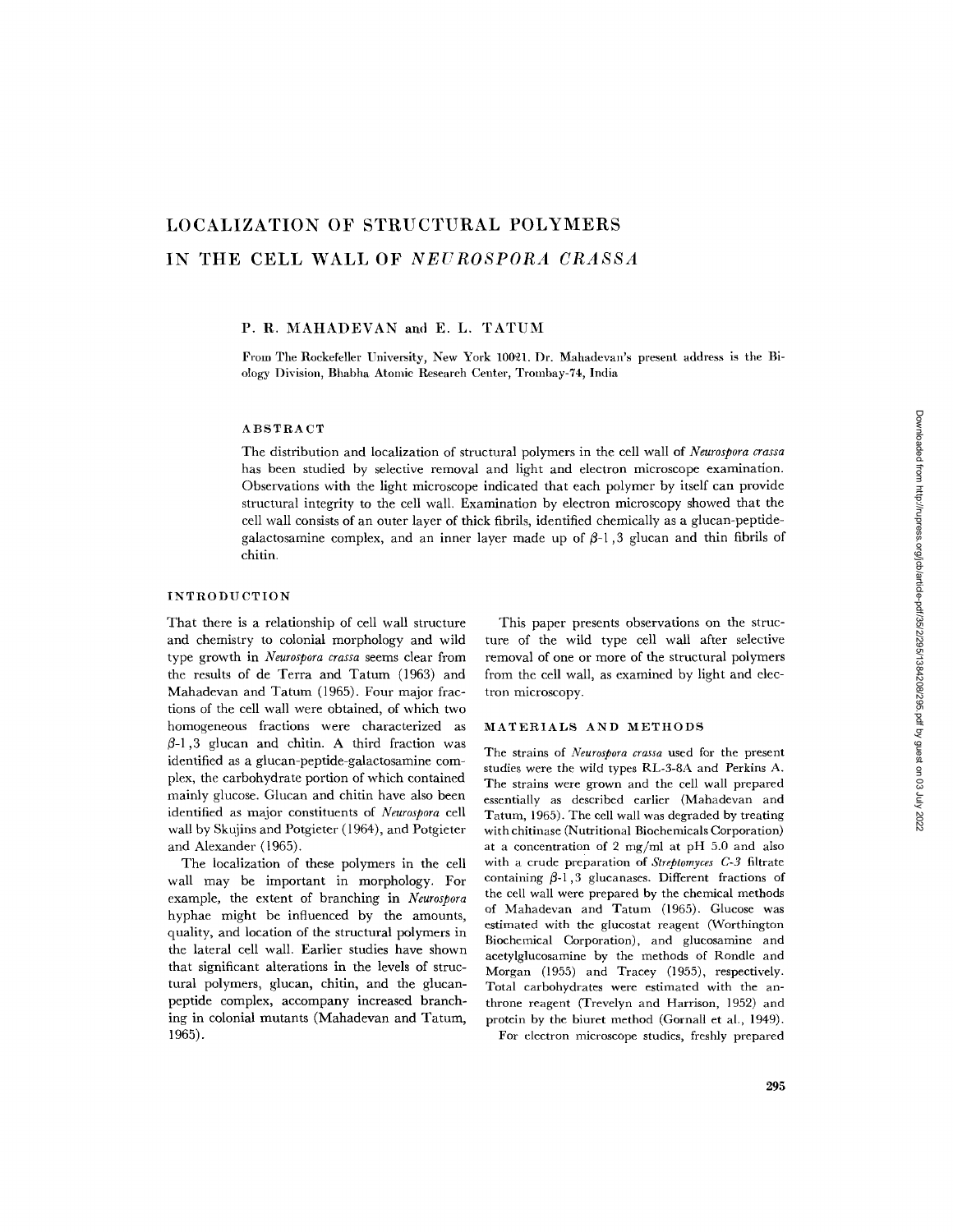

FIGURE 1 Cell wall preparation of *N. crassa* RL-3-8A. X 800.

FIGURE 2 RL cell wall treated with 2N NaOH.  $\times$  1600.

FIGURE 3 RL cell wall treated with *Streptomyces* enzyme. X 800.

FIGURE 4 RL cell wall treated with chitinase and *Streptomyces* enzyme. X 1600.

cell wall or cell wall fraction was fixed in  $1\%$  osmium tetroxide in acetate-Veronal buffer, pH 6.1 (Kellenberger et al., 1958), and embedded in Epon 812 (Luft, 1961). Sections were stained with uranyl nitrate for 10-30 min. Shadowed preparations were made with specimens dried on formvar-coated grids, by depositing uranium metal at an angle of 12° . Both sections and shadowed preparations were observed in the RCA EMU-2B microscope.

# RESULTS

**FRACTION I:** The glucan-peptide-galactosamin e complex, Fraction I, was removed by treatment of cell wall with 2 N sodium hydroxide (Mahadevan and Tatum, 1965). On microscopic examination of the cell walls before (Fig. 1) and after (Fig. 2) removal of Fraction I, no significant difference was observed. The integrity and characteristic outline of the cell wall were retained after this treatment although the wall appeared somewhat thinner.

By treatment with a crude enzyme preparation from *Streptomyces C-3,* cell wall preparations were obtained which consisted essentially of Fraction I. A crude culture filtrate of *Streptomyces* contains  $\beta$ -1,3 glucanases and chitinase as well as some proteinases. This enzyme complex has no activity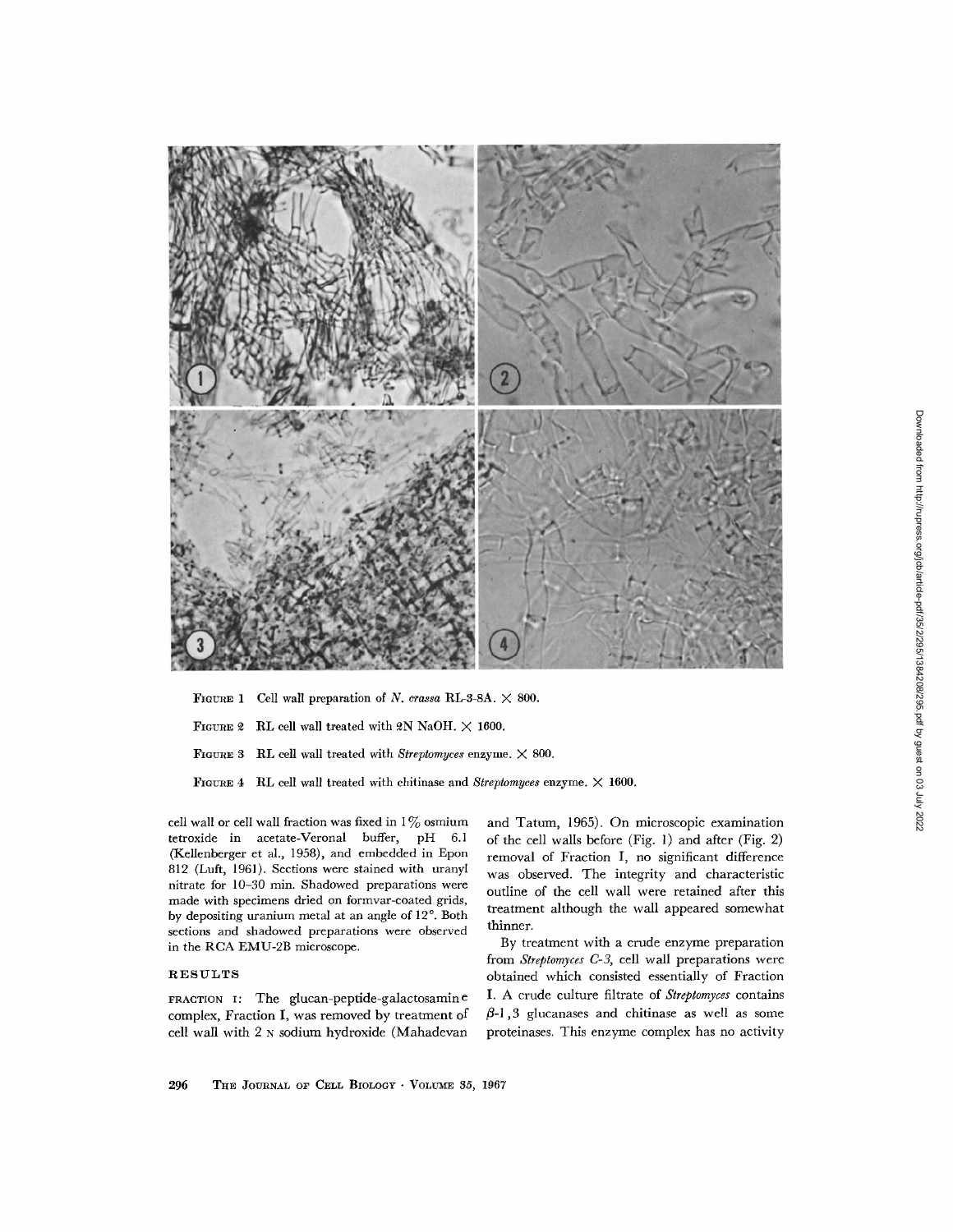

FIGURE 5 RL cell wall treated with chitinase and 2N NaOH.  $\times$  1600.

FIGURE 6 Cross wall rings obtained by treatment of RL cell wall with *Streptomyces* enzyme and QN NaOH.  $\times$  1600.

towards cellulose or starch, and very little activity towards the glucan portion of Fraction I. These properties permitted the removal of Fractions II and III and most of the chitin (Fraction IV) from a cell wall preparation. Thus exposure to *Streptomyces* enzyme, for 72 hr, left primarily Fraction I. As shown in Fig. 3, the lateral cell walls appear thinner and more fragile, but the original cell outline is retained. The cross-wall areas, however, are more prominent. A similar result was obtained (Fig. 4) by removing most of the chitin with chitinase, followed by removal of Fractions II and III with *Streptomyces* enzymes.

That the residual materials in Figs. 3 and 4 consist largely of Fraction I is shown by their easy solubility in 2 N sodium hydroxide. The alkali-soluble portion from the material of Fig. 3 contained 12% carbohydrate and 4-6% protein in terms of weight of the original cell wall. From this soluble portion a complex was precipitated with ammonium sulfate. The weight of this precipitate, when dialyzed and lyophilized, was  $12-13\%$  of the weight of the original cell wall. This compares with the  $13-14\%$  weight of Fraction I obtained by direct fractionation of the cell wall (Mahadevan and Tatum, 1965).

FRACTION III: Similar studies were made after removal of all but Fraction III  $(\beta-1, 3 \text{ glucan})$ and possibly Fraction II, from the cell wall. The wall sample was treated with chitinase to remove Fraction IV, and then with 2 N sodium hydroxide at room temperature for 16 hr, to remove Fraction I. The residual material, pictured in Fig. 5, showed the original cellular integrity and morphology. That this preparation consisted primarily of the  $\beta$ -1,3 glucan was shown by its susceptibility to digestion by *Streptomyces C-3* enzyme, with the liberation of glucose and glucose oligosac charides.

OUTER AND INNER FIBRILS: Examination of cell wall preparations of *N. crassa* with the electron microscope before and after removal of some of the well characterized structural components made possible the tentative localization of these components.

The cell wall of the wild type strains of *Neurospora,* RL-3-8A and Perkins A, on examination of shadowed preparations, clearly shows fibrils arranged in a random manner. The fibrils are much clearer in Perkins wild type cell wall (Fig. 7), even under low magnification. Longitudinal sections of the cell wall (Figs. 8 and 9) showed these outer fibrils *(OF),* as well as inner fibrils *(IF).*

Treatment of the cell wall with 2 N sodium hydroxide for 16 hr removes Fraction I, the glucan-peptide-galactosamine complex (Mahadevan and Tatum, 1965), and does not alter the appearance of the cell wall as examined with the light microscope. However, electron microscopy of both shadowed preparations and sections (Fig. 10) of cell wall after removal of Fraction I showed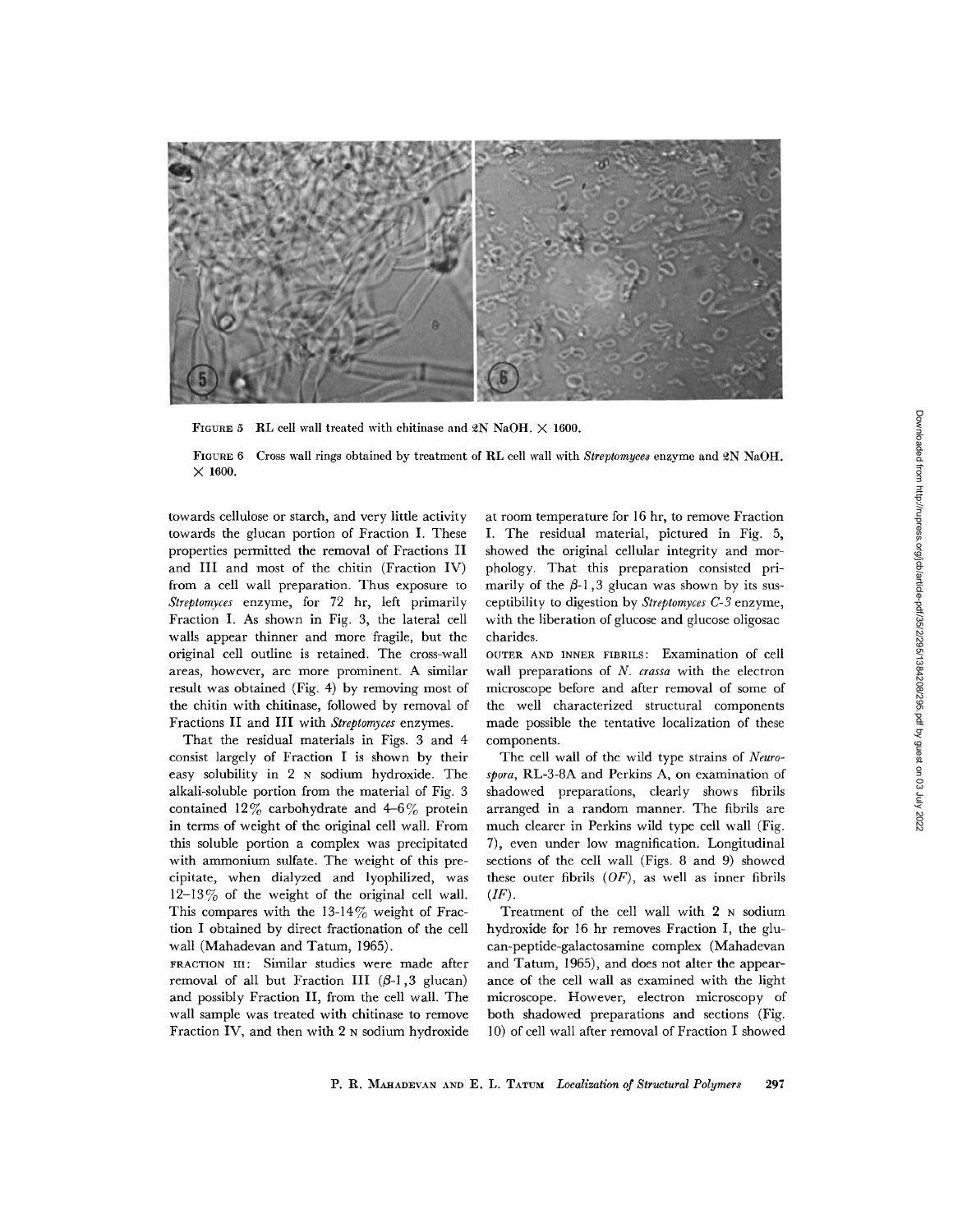

FIGURE 7 Cell wall surface of RL shadowed with uranium.  $\times$  130,000.

FIGURE 8 Longitudinal section of PA cell wall showing outer and inner layers, and cross-wall.  $\times$  45,000. FIGuntE 9 Longitudinal section of PA cell wall showing outer fibrils *(OF)* and inner fibrils *(IF).* X 80,000.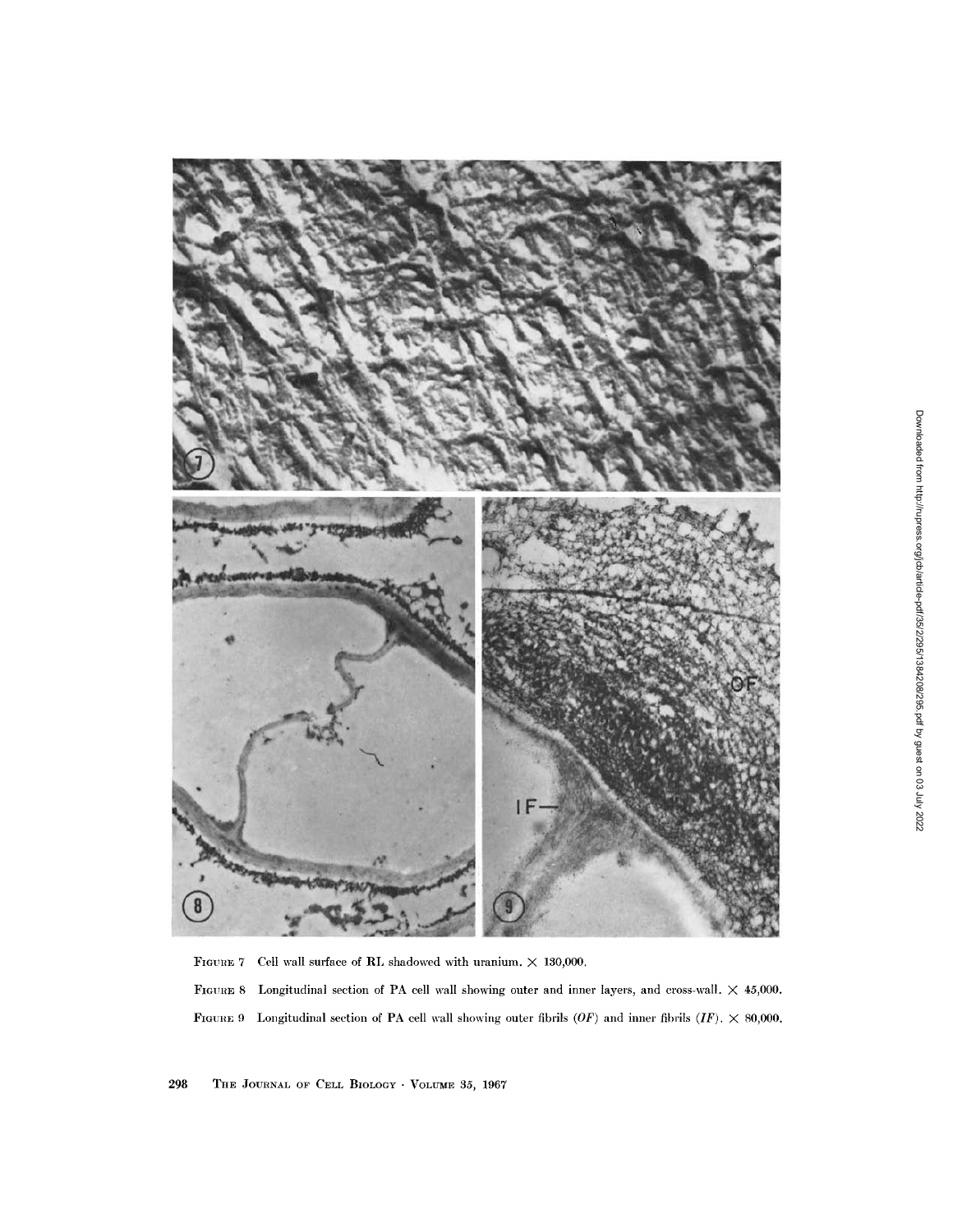that the outer fibrils had been removed, exposing the inner fibrils. Compare Fig. 10 with Figs. 8 and 9.

The outer glucan-peptide fibrils cover the ring of the cross-wall and often pile up at the crosswall region (Fig. 9). Some of the preparations also showed fibrils connecting the outer and inner layers. These observations support the conclusion that the glucan-peptide is concentrated primarily in an outer layer. That the thick fibrils do constitute the glucan-peptide complex was further shown by examining cell wall after treatment for 72 hr with *Streptomyces C-3* enzyme complex. This enzyme complex removes the glucan of Fractions II and III and most of the chitin. The residual material when shadowed and examined showed a network of thick fibrils resembling the outer fibrils of Fraction I. When embedded and sectioned, this residual material appeared to consist essentially of thick fibrils (Fig. 11).

The inner fibrils *(IF)* shown in Figs. 8-10 appear to consist primarily of Fraction II and III. They are seen most clearly after removal of the glucan-peptide complex of Fraction I (Fig. 10), and are almost completely absent after treatment with *Streptomyces* enzyme (Fig. 11). These inner fibrils appear to be oriented primarily in a parallel fashion, and apparently participate in cross-wall formation (see Fig. 10).

CHITIN: The distribution of chitin (Fraction IV) was next investigated. Treatment of cell wall with N.B.C. chitinase (2 mg/ml) releases only acetylglucosamine, and does not significantly alter the morphological appearance of the cell wall. The release of acetylglucosamine by this chitinase is incomplete, even after prolonged treatment. However, subsequent treatment with *Streptomyces* filtrate releases more acetylglucosamine. This suggests that the chitin is more accessible to chitinase in the presence of  $\beta$ -1,3 glucanase. Similar findings have been reported by Skujins et al. (1965). The chitin, therefore, appears to be located interior to the glucan, as a skeletal core in the cell wall, in part protected by glucan.

Removal of Fractions II and III (glucan) with 2 N sodium hydroxide followed by 1 N sulfuric acid and 2 N sodium hydroxide (Mahadevan and Tatum, 1965) leaves essentially only chitin. Shadowed preparations of this material clearly showed randomly arranged fibrils (Fig. 12). This preparation was made from the wild type RL 3-8A. Sections of the Perkins A Fraction IV

clearly showed the localization of chitin fibrils throughout the cell wall (Fig. 13).

There is evidence that chitin is concentrated in the cross-wall region of the lateral wall, perhaps in a state more resistant to enzyme attack. As mentioned earlier, in cell wall treated with *Streptomyces* enzymes the cross-wall areas appear relatively denser than the lateral walls (Fig. 3). When this material is treated with sodium hydroxide to dissolve the glucan-peptide, the residual material consists largely of rings, which appear to represent undigested cross-wall areas (Fig. 6). This ring fraction on acid hydrolysis (3 N hydrochloric acid for 1 hr) released primarily glucosamine but very little carbohydrate and, therefore, consists primarily of chitin.

Similar preparations of residual chitinous rings were produced by other combinations of treatment. Digestion of the preparation shown in Fig. 5 with *Streptomyces* enzymes for 72 hr, with addition of fresh enzyme every 24 hr, left only a small amount of residue. This consisted essentially of rings. In another experiment, cell wall was first treated with 2 N sodium hydroxide to remove the glucan-peptide and then exposed to *Streptomyces* enzyme for 72 hr. This treatment removed most of the carbohydrate and the acetylglucosamine of chitin. The residue showed some cross-wall rings which were not susceptible to further digestion by snail enzyme complex (containing chitinase), but on acid hydrolysis liberated glucosamine and no glucose. At this time, it cannot be decided whether the resistant cross-wall rings consist of very compact and not easily digested chitin, or of deacetylated chitin.

# DISCUSSION

The primary objective of this study was to investigate the localization and orientation of the cellwall polymer fractions described by Mahadevan and Tatum (1965). Earlier studies by Tsuda (1955) and Shatkin and Tatum (1959) showed by electron microscopy the existence of two distinct layers in the cell wall of *Neurospora.* The outer layer of coarse fibrils, described by Shatkin and Tatum (1959) as frequently sloughed off at the outer surface of the wall, has now been identified as consisting primarily of Fraction I, the glucan-peptide-galactosamine complex, of Mahadevan and Tatum.

The inner layer is made up primarily of the  $\beta$ -1,3 glucan, Fraction III, and Fraction II, of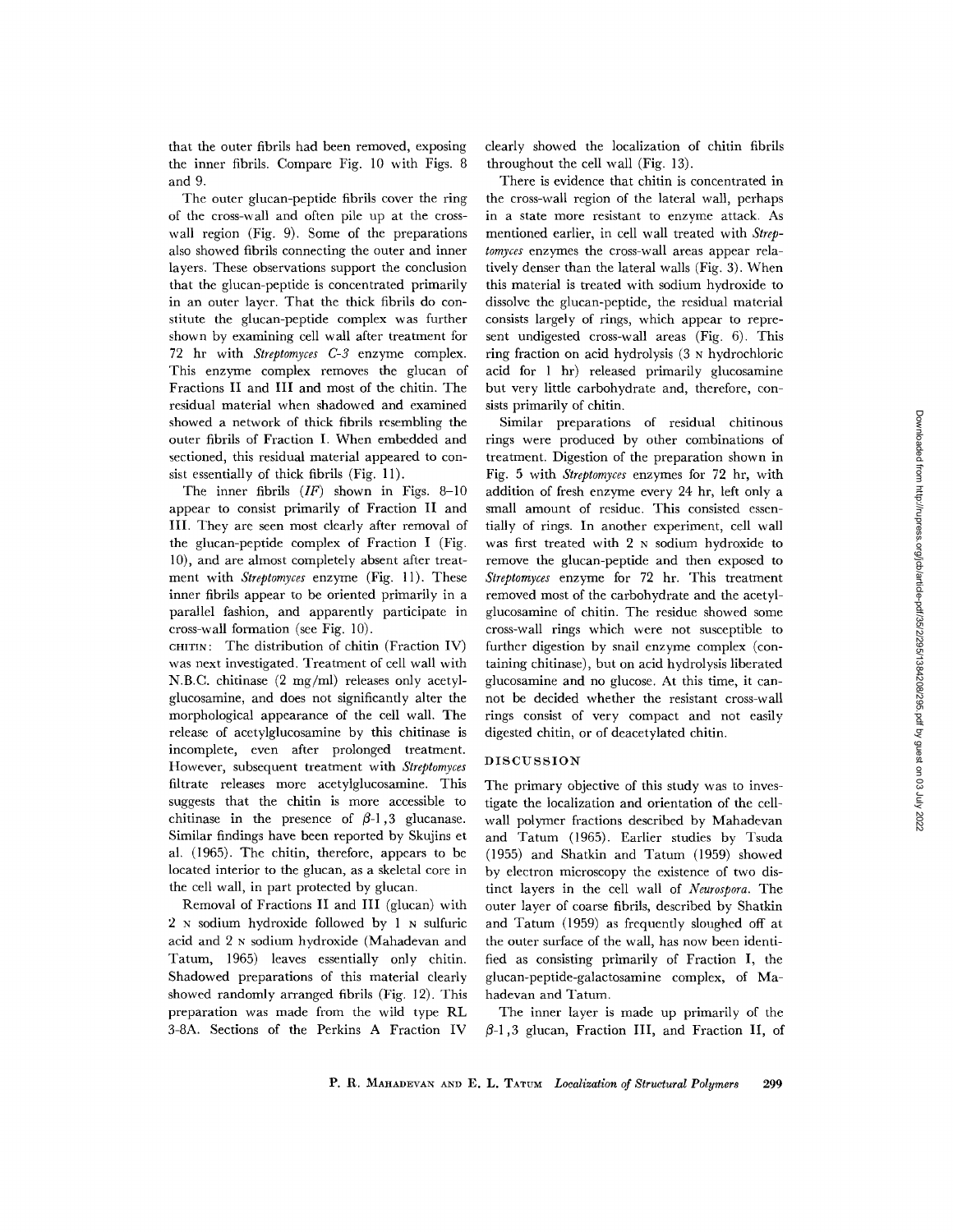

FIGURE 10 Longitudinal section of PA cell wall after removal of Fraction I.  $\times$  53,000. FIGURE 11 Longitudinal section of PA cell wall after treatment with *Streptomyces* enzyme. X 35,000. FIGURE 12 Shadowed chitin fibrils (Fraction IV) of RL cell wall.  $\times$  45,000. FIGURE 13 Sectioned Fraction IV of PA cell wall.  $\times$  35,000.

300 **THE** JOURNAL **OF** CELL BIOLOGY VOLUME 35, 1967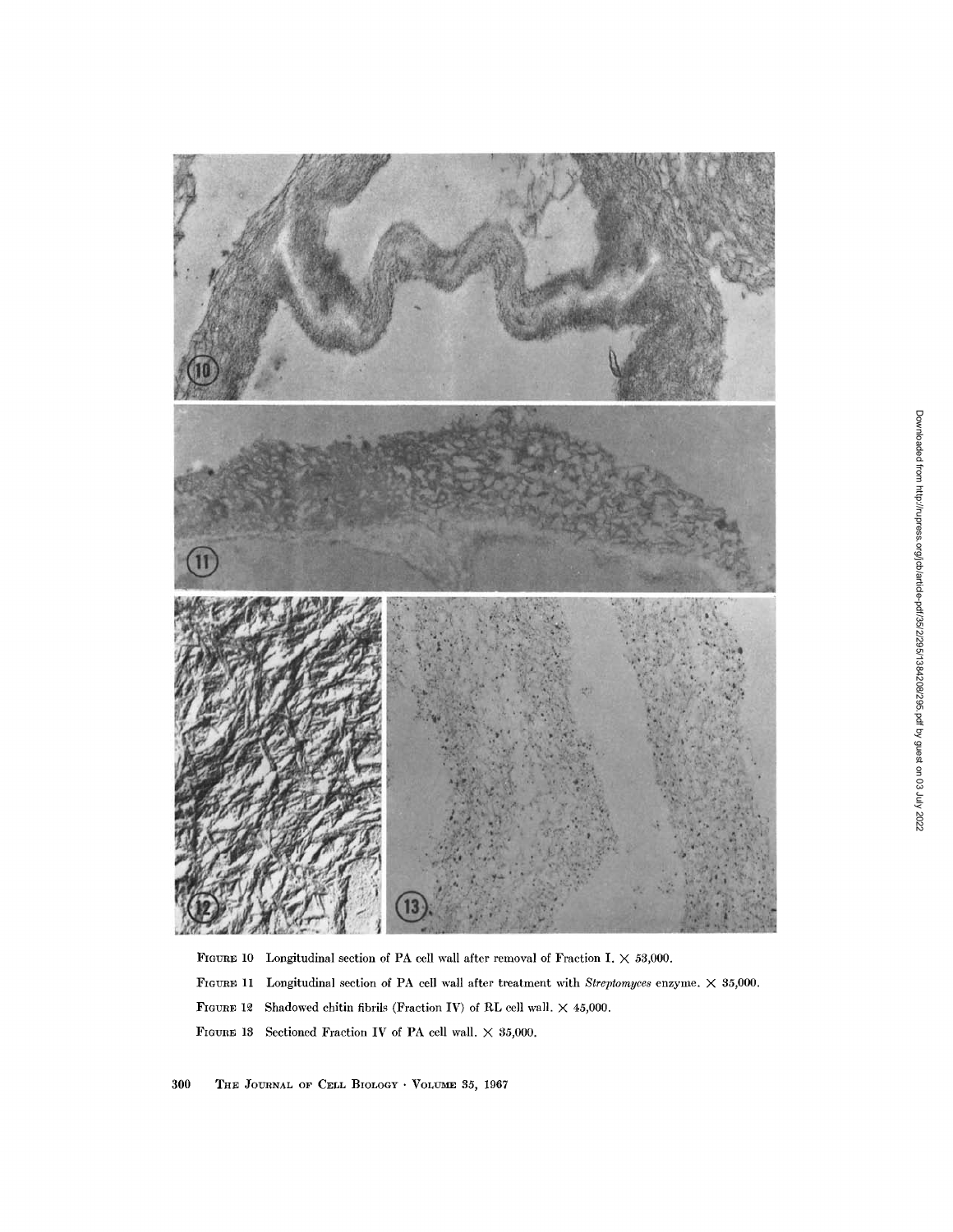Mahadevan and Tatum, with an imbedded internal core of chitin fibrils (Fraction IV).

The glucan-peptide becomes thicker at the cross-wall regions and may add additional support to those areas. However, it does not appear to enter significantly into the cross-walls themselves, which consist primarily of Fractions III and IV.

Chitin appears to be protected from enzyme attack by Fractions II and III to some extent, most strikingly in the cross-wall areas. In addition, chitin fibrils are clearly visible in shadowed preparations only after removal of Fractions II and III.

Chitin, Fraction IV of Mahadevan and Tatum, therefore, seems to be distributed throughout the inner cell-wall layer as fine fibrils, embedded in the  $\beta$ -1,3 glucan Fractions II and III.

No similarly direct evidence has yet been obtained for the less well characterized Fraction II, since suitable methods are not available to remove only this fraction from the cell wall or to remove all the others selectively. However, it seems most likely that Fraction II is likewise generally distributed. The treatment of cell wall with *Streptomyces*  $\beta$ -1,3 glucanases releases glucose equivalent to the total glucose of Fractions II and III together. Also, the removal of both Fraction I with sodium hydroxide and Fraction II with acid is necessary to permit the easy solution of Fraction III in sodium hydroxide. Fraction II, a heterogeneous fraction which consists primarily of free sugars and amino-sugars (Mahadevan and Tatum, 1965), may actually represent smaller molecules released from the Fraction III glucan

## REFERENCES

- 1. DE TERRA, N., and E. L. TATUM. 1963. A relationship between cell wall structure and colonial growth in *Neurospora crassa. Am. J. Botany.* 50:669.
- 2. GORNALL, A. G., C. J. BARDAWILL, and M. M. DAVID. 1949. Determination of serum proteins by means of the biuret reaction. *J. Biol. Chem.* 177:751.
- 3. HAWKER, L. E. 1965. Fine structure of fungi as revealed by electron microscopy. *Biol. Rev.* 40: 52.
- 4. HORIKOSHI, K., and S. IIDA. 1964. Studies of the spore coats of fungi. *Biochim. Biophys. Acta. 83:* 197.
- 5. KELLENBERGER, E., A. RYTER, and J. SECHAUD. 1958. Electron microscope study of DNA-con-

by acid. The Fraction II constituents may, therefore, be integral components of the in vivo Fraction III glucan.

The general conclusions here reported on the ultrastructure of *Neurospora* cell-walls are consistent with findings with other fungi, such as *Aspergillus, Rhizopus,* and *Phycomyces* (Hawker, 1965). In most of these forms, the microfibrillar nature of the cell wall has been described. In *Saccharomyces cerevisiae* (Northcote and Horne, 1952; Nickerson et al., 1961) a microfibrillar network has been identified as  $\beta$ -1,3 glucan. Similar findings have been made for the *Aspergillus* spore coat (Horikoshi and Iida, 1964).

However, in addition to providing information on the ultrastructure of *Neurospora* cell-wall, the present study is of interest in relation to growth morphology. Earlier work has indicated a relationship of colonial growth with increased branching (de Terra and Tatum, 1962) and with alterations in cell-wall composition (Mahadevan and Tatum, 1965). The localization of the glucan-peptide in the outer cell-wall layer, and of the  $\beta$ -1,3 glucan in the inner layer centers interest on these components and their biosynthesis in regard to branching patterns and morphological differentiation.

This work was supported in part by Public Health Service Grant CA-03610 from the National Cancer Institute.

The authors wish to thank Dr. D. Luck for advice and Mr. George Davy and Mrs. J. Mach for technical assistance.

*Received for publication 22 March 1967; revision accepted 20 June 1967.*

> taining plasms. II. Vegetative and mature phage DNA as compared with normal bacterial nucleoids in different physiological states. *J. Biophys. Biochem. Cytol.* 4:671.

- 6. LUFT, J. H. 1961. Improvements in epoxy resin embedding methods. *J. Biophys. Biochem. Cytol.* 9:409.
- 7. MAHADEVAN, P. R., and E. L. TATUM. 1965. Relationship of the major constituents of the *Neurospora crassa* cell wall to wild-type and colonial morphology. *J. Bacteriol.* 90:1073.
- 8. NICKERSON, W. J., F. FALCONE, and G. KESSLER. 1961. Polysaccharide-protein complexes of yeast cell walls. *In* Macromolecular Complexes. M. V. Edds, Jr., editor. Ronald Press, New York. 205.

P. R. MAHADEVAN AND E. L. TATUM *Localization of Structural Polymers* 301